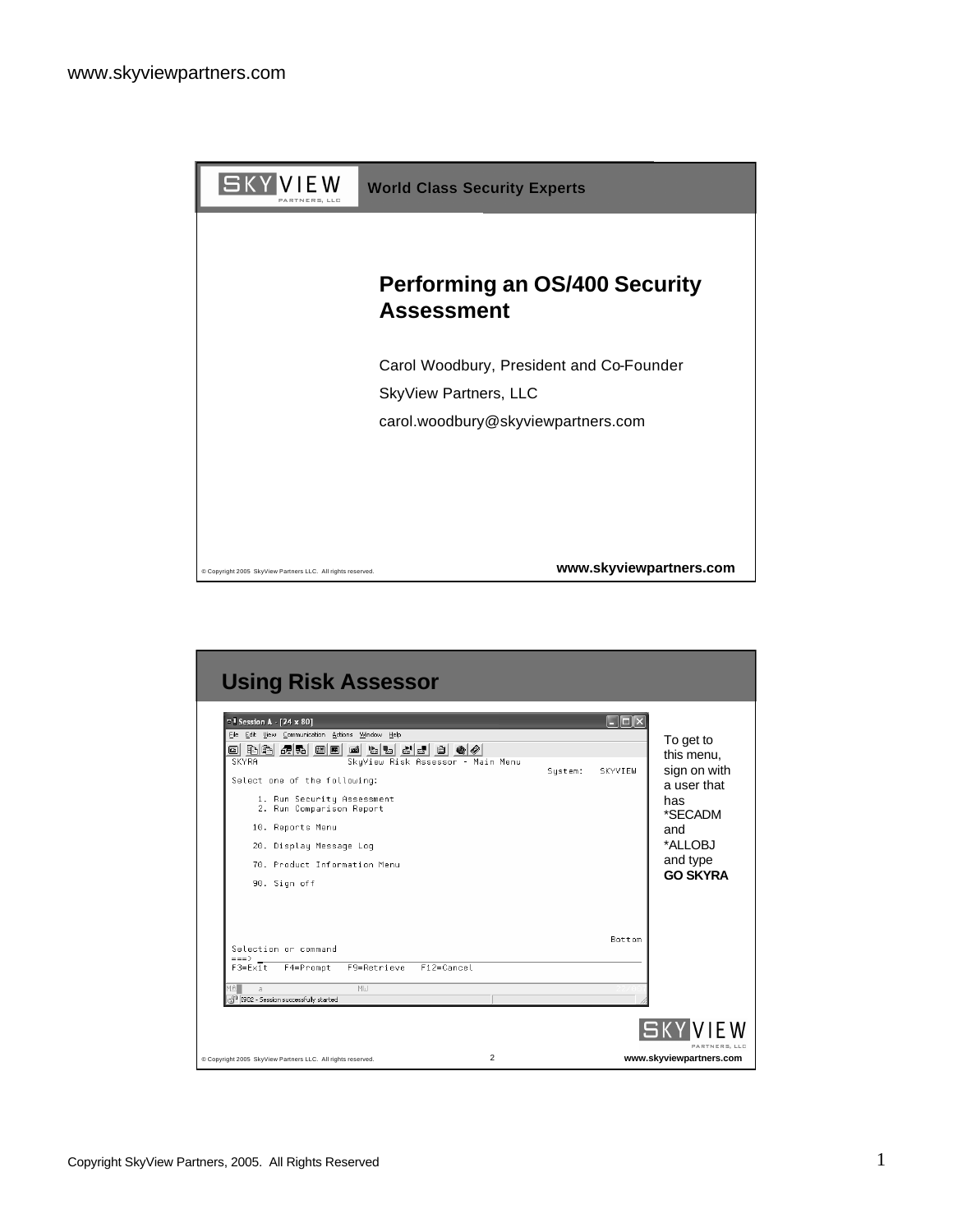| <b>Running an Assessment</b>                                                                                                                                                                                                                                                                                                                                                                                                                                                                                                                                                                                                                                                                                                                                                                                                                       |                                                                                    |
|----------------------------------------------------------------------------------------------------------------------------------------------------------------------------------------------------------------------------------------------------------------------------------------------------------------------------------------------------------------------------------------------------------------------------------------------------------------------------------------------------------------------------------------------------------------------------------------------------------------------------------------------------------------------------------------------------------------------------------------------------------------------------------------------------------------------------------------------------|------------------------------------------------------------------------------------|
| <sup>13</sup> Session A - [24 x 80]<br>$\ .\ $ d $\ $ x<br>File Edit View Communication Actions Window Help<br>8 BB 4 5 5 6<br>ख्बी<br>1/27/05<br>SKY001CP<br>SkyView Risk Assessor<br>Run Securitu Assessment<br>Tupe choices, press Enter.                                                                                                                                                                                                                                                                                                                                                                                                                                                                                                                                                                                                       | Take Option 1<br>to run an<br>Assessment<br>- Interactively                        |
| Print reports:<br>Spooled file<br>*YES, *NO<br>*YES<br>Rich text format file<br>$\overline{\mathbf{x}}$ YES<br>*YES *NO<br>*YES *NO<br>Clear SKYVIEWOUT outg<br>*YES<br>Submit to batch *YES<br>*YES. *NO<br>While gathering information for the assessment there may be times when users<br>cannot sign on to the system. This typically occurs when the user is a member<br>of a group and the group has many members and owns many objects. If this will<br>be a problem, we recommend that you schedule the SKYVIEWRAP/SKYASSESS command<br>to run after-hours.<br>RTF files are placed in the IFS in path /SKYVIEW/SkyAssess.rtf<br>Spooled files are placed in output queue SKYVIEWOUT in library SKYVIEWRAD.<br>$F12=Cancel$<br>$F3 = F \times i +$<br>MA.<br>Mill<br>$\overline{a}$<br>nf <sup>1</sup> I902 - Session successfully started | - In batch<br>Or schedule<br>the<br><b>SKYASSESS</b><br>command (in<br>SKYVIEWRAP) |
| 3<br>Copyright 2005 SkyView Partners LLC. All rights reserved.                                                                                                                                                                                                                                                                                                                                                                                                                                                                                                                                                                                                                                                                                                                                                                                     | PARTNERS, LLC<br>www.skyviewpartners.com                                           |

| $8$ Session A - [24 x 80]                        |                                                    |                                                                              |                |                                                                                                                      |         |              | licild                       |                      |
|--------------------------------------------------|----------------------------------------------------|------------------------------------------------------------------------------|----------------|----------------------------------------------------------------------------------------------------------------------|---------|--------------|------------------------------|----------------------|
| File Edit View Communication Actions Window Help |                                                    |                                                                              |                |                                                                                                                      |         |              |                              | Option 10 from       |
| 0 đá 45 EE 6 b 5 5 6 6 6                         |                                                    |                                                                              |                |                                                                                                                      |         |              |                              | the Main Menu        |
| SKYRA2                                           |                                                    |                                                                              |                | SkyView Risk Assessor - Reports Menu                                                                                 |         |              | <b>SKYVTEM</b>               | provides             |
| Select one of the following:                     |                                                    |                                                                              |                |                                                                                                                      | Sustem: |              |                              | access to all        |
|                                                  |                                                    |                                                                              |                |                                                                                                                      |         |              | - SKYASSESS                  |                      |
|                                                  |                                                    | 1. Display Security Assessment Results Guide<br>2. Display Comparison Report |                |                                                                                                                      |         |              | - SKYCOMPARF                 | $reports -$          |
| Section 3 - Haers                                |                                                    |                                                                              |                |                                                                                                                      |         |              |                              | including the        |
|                                                  |                                                    | 31. Display Default Passwords                                                |                |                                                                                                                      |         | - OPSECPWD   |                              | <b>Assessment</b>    |
|                                                  |                                                    | 32. Display User Profile Special Authorities                                 |                |                                                                                                                      |         | - OPSECUSR   |                              | <b>Results Guide</b> |
|                                                  |                                                    | 33. Display User Profiles Not Used for 60 Days                               |                |                                                                                                                      |         |              | - SKYINAUSRS<br>- SKYPHDEXPT | and all              |
|                                                  |                                                    |                                                                              |                | 34. Display Profiles with Password Expiration not *SYSVAL<br>35. Display IBM Profiles with Altered Special Authority |         |              | - SKYTBMPRF                  | Supplemental         |
|                                                  |                                                    | 36. Display Members of Group Profiles                                        |                |                                                                                                                      |         |              | - SKYGRPUSRS                 |                      |
|                                                  |                                                    | 37. Display Objects Owned by Group Profiles                                  |                |                                                                                                                      |         |              | - SKYGRPOWN                  | reports              |
|                                                  |                                                    |                                                                              |                | 38. Display Users Authorized to IBM-Supplied Profiles<br>39. Display Application Administration - Client Functions   |         |              | - SKYIBMUSRS<br>- SKYADMCLNT |                      |
|                                                  |                                                    | 40. Display Validation List Entries                                          |                |                                                                                                                      |         | - SKYVI DI F |                              |                      |
|                                                  |                                                    |                                                                              |                |                                                                                                                      |         |              | More                         |                      |
| Selection or command                             |                                                    |                                                                              |                |                                                                                                                      |         |              |                              |                      |
| $==$<br>$F3 = E \times i t$                      | F4=Prompt                                          | F9=Retrieve                                                                  | $F12 = Cancel$ |                                                                                                                      |         |              |                              |                      |
|                                                  |                                                    |                                                                              |                |                                                                                                                      |         |              |                              |                      |
| мAГ<br>$\overline{a}$                            |                                                    | Mill                                                                         |                |                                                                                                                      |         |              |                              |                      |
|                                                  | n <sup>0</sup> I902 - Session successfully started |                                                                              |                |                                                                                                                      |         |              |                              |                      |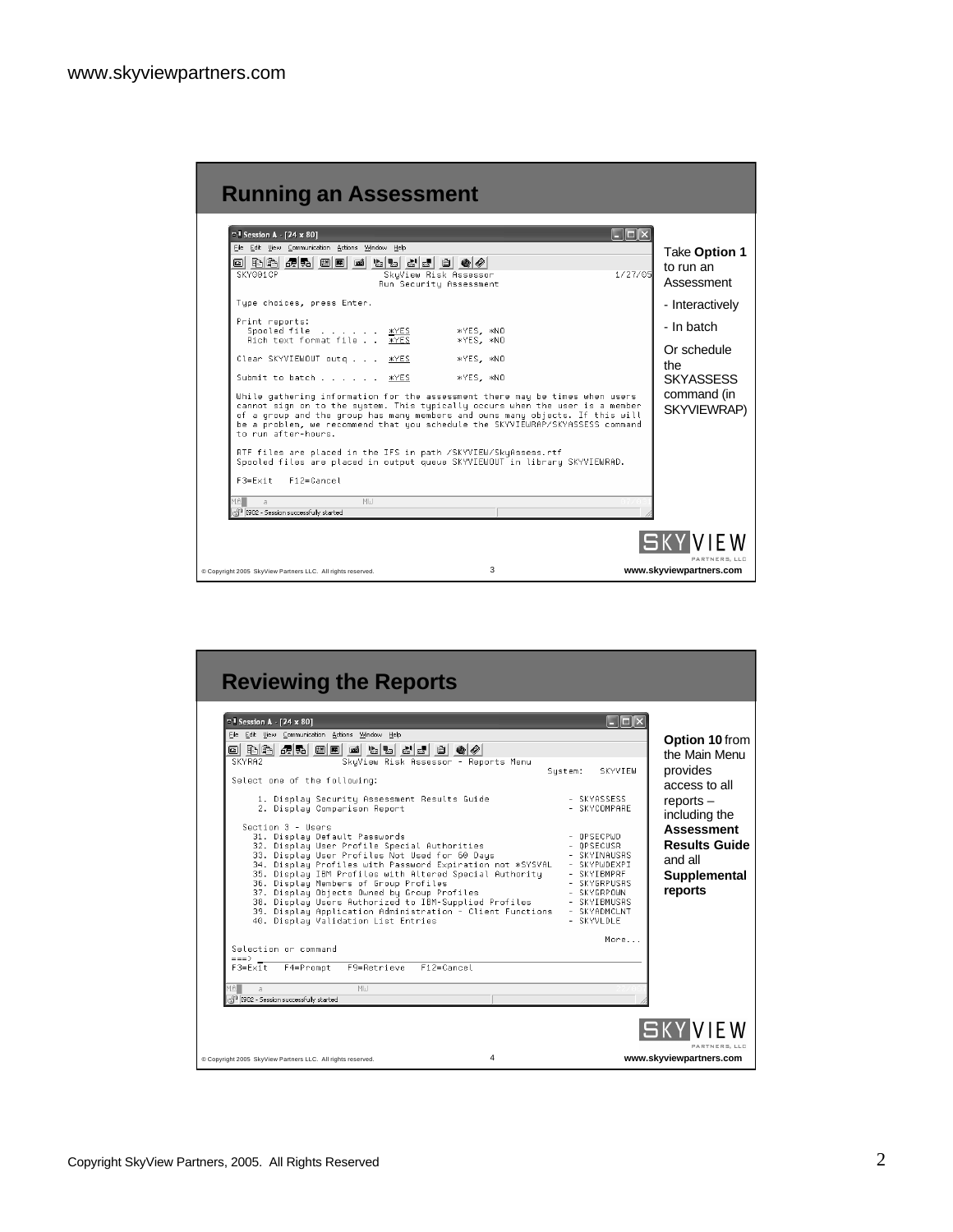| <b>C</b> iSeries Navigator<br>Edit View Help                                                                             |                                                  |                                                               | $\ .\ $ o $\ $ x                                |                                                    |
|--------------------------------------------------------------------------------------------------------------------------|--------------------------------------------------|---------------------------------------------------------------|-------------------------------------------------|----------------------------------------------------|
| File<br>↓ 电 B   X @   ◆ E ●<br>Ï٦                                                                                        |                                                  |                                                               | 1 minutes old                                   |                                                    |
| Environment: My Connections                                                                                              | Skyview: SKYVIEW                                 | Include: *.*                                                  |                                                 |                                                    |
| <b>图</b> Skyview<br>Ė<br>Basic Operations<br>F B Work Management                                                         | <b>Name</b><br>SkyAssess.rtf<br>B SkyCompare.rtf | Size   Type<br>115KB Rich Text Format<br>7KB Rich Text Format | Changed<br>11/22/2004 10:14<br>11/22/2004 10:35 |                                                    |
| 由 <sup>99</sup> Configuration and Service<br>E Cu Network<br><b>AP</b> Security<br>庫                                     |                                                  |                                                               |                                                 | Open iSeries Navigator                             |
| + a <sup>8</sup> Users and Groups<br>由 <b>m</b> Databases<br>e e File Systems<br>integrated File System<br>白色 Root       |                                                  |                                                               |                                                 | Navigate to and open<br>the SKYVIFW<br>directory.  |
| i+ ill dev<br>i+ in home<br>+ □ tmp<br>in ill etc<br>i+ i ⊔i<br><b>E-L</b> OIBM                                          |                                                  |                                                               |                                                 | Drag and drop<br>SkyAssess.rtf to your<br>desktop. |
| <b>E</b> OSR<br><b>E</b> OTCPTMM<br><b>FILE</b> WWW<br>F-Fill bin<br>i∓i-liill var<br><b>E-Calib</b><br><b>E</b> SKYVIEW |                                                  |                                                               |                                                 | Open with Word                                     |
| $ka = na$<br>$\rightarrow$                                                                                               | $\hat{}$                                         |                                                               | $\rightarrow$                                   |                                                    |

| <b>Your Security Plan</b>                                                                                                                                                                                                                                                                                                                                                                                                                                                                                                                                                                                                                                                                                                                                                                                                                                                                                                                                                                                                                                                                                                                                                                                                                                                                                                                                                                                                                                                                                                                                                                                         |                                          |
|-------------------------------------------------------------------------------------------------------------------------------------------------------------------------------------------------------------------------------------------------------------------------------------------------------------------------------------------------------------------------------------------------------------------------------------------------------------------------------------------------------------------------------------------------------------------------------------------------------------------------------------------------------------------------------------------------------------------------------------------------------------------------------------------------------------------------------------------------------------------------------------------------------------------------------------------------------------------------------------------------------------------------------------------------------------------------------------------------------------------------------------------------------------------------------------------------------------------------------------------------------------------------------------------------------------------------------------------------------------------------------------------------------------------------------------------------------------------------------------------------------------------------------------------------------------------------------------------------------------------|------------------------------------------|
| <b>Section 1: Your Security Plan</b><br>Step 1 - Examine your System Values<br>The security and integrity of your system cannot be quaranteed because you are not running at<br>security level 40 or 50. This is the most important step you can take towards securing your<br>system and ensuring both operating system and data integrity. Moving to security level 40 will<br>ensure that no unsupported interfaces are used, data cannot be modified without detection and<br>users cannot exploit job descriptions that name user profiles to masquerade as another user.<br>Detailed steps you will want to take before moving to security level 40 can be found under the<br>explanation for the QSECURITY system value.<br>In addition, the system is at a security level where users, by default, are allowed access to all<br>objects on the system. Access control to sensitive files and confidential information cannot be<br>achieved at this security level. Details about moving from security level 20 can be found under the<br>explanation for the QSECURITY system value.<br>The following system values have settings that do not meet the recommended settings. Examine<br>the recommended settings in Section 2 - System Values. Make sure to read the Considerations<br>Before Changing section if one is included. Because of the side effects that changing some<br>system values produce, it is possible that your business requirements will require that you leave<br>the system value at its less secure setting.<br>OSECURITY<br>QALWOBJRST<br>QCRTAUT<br>QLMTDEVSSN<br>OLMTOCOOCO |                                          |
| 6<br>Copyright 2005 SkyView Partners LLC. All rights reserved.                                                                                                                                                                                                                                                                                                                                                                                                                                                                                                                                                                                                                                                                                                                                                                                                                                                                                                                                                                                                                                                                                                                                                                                                                                                                                                                                                                                                                                                                                                                                                    | PARTNERS, LLC<br>www.skyviewpartners.com |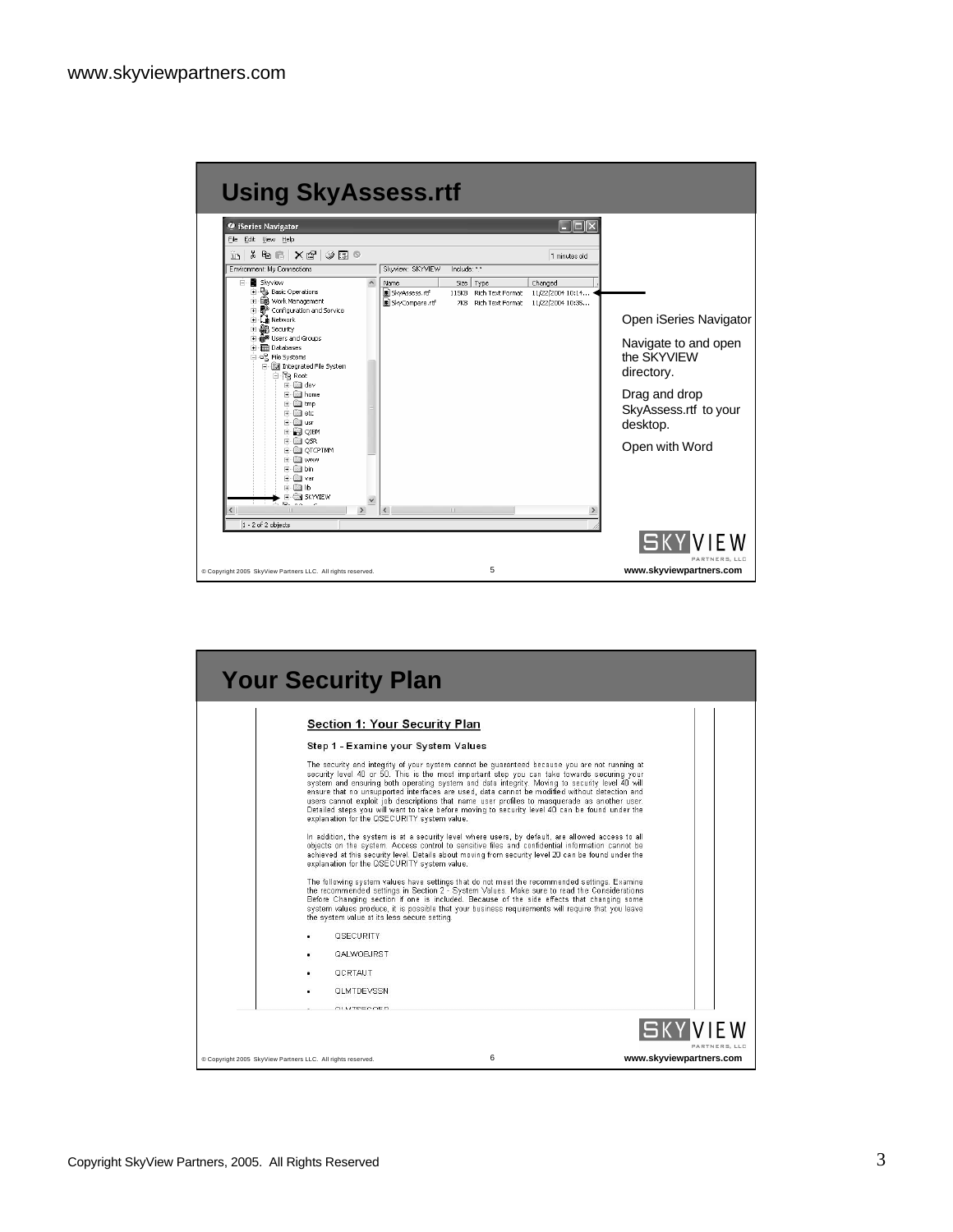|  |  | <b>Section 2: System Values - Security</b> |
|--|--|--------------------------------------------|
|  |  |                                            |

## Security System Values

|                   | <b>Current Value</b>    | Recommended<br>Setting     | <b>Deviation from</b><br>Recommendation<br>(X) |
|-------------------|-------------------------|----------------------------|------------------------------------------------|
| <b>QSECURITY</b>  | 30                      | 40 or 50                   | $\overline{\mathsf{x}}$                        |
| QALWOBJRST        | *ALWPTF                 | *ALWPTF or                 | $\overline{\mathsf{x}}$                        |
|                   | *ALWPGMADP              | *NONE                      |                                                |
| QALWUSRDMN        | *ALL                    | *ALL                       |                                                |
| QAUTOCFG          | $\overline{\mathbf{0}}$ | n                          |                                                |
| QAUTOVRT          | 600                     | O or a fixed number        |                                                |
| <b>QCRTAUT</b>    | $*$ ALL $\rightarrow$   | *USE or                    | X                                              |
|                   |                         | *EXCLUDE                   |                                                |
| QDSPSGNINF        | Ζ                       | $0$ or $1$                 |                                                |
| <b>OFRCCVNRST</b> | $\overline{4}$          | з                          |                                                |
| <b>QINACTITY</b>  | 30                      | 30                         |                                                |
| <b>GINACTMSGO</b> | *DSCJOB                 | *DSCJOB                    |                                                |
| <b>QDSCJOBITV</b> | $\overline{30}$         | 60                         |                                                |
| <b>QLMTDEVSSN</b> | $\overline{\mathbf{0}}$ |                            | $\overline{\mathsf{x}}$                        |
| <b>QLMTSECOFR</b> | π                       |                            | $\overline{\mathsf{x}}$                        |
| QMAXSIGN          | $\overline{4}$          | 5                          |                                                |
| <b>QMAXSGNACN</b> | $\overline{2}$          | $2$ or $3$                 |                                                |
| <b>QRETSVRSEC</b> | $\overline{\mathbb{0}}$ | 0                          |                                                |
| <b>QRMTIPL</b>    | $\overline{\mathbb{0}}$ | $\overline{0}$             |                                                |
| <b>QRMTSIGN</b>   | *VERIFY                 | *REJECT or<br>*FRCSIGNON   | $_{\rm X}$                                     |
| <b>GRMTSRVATR</b> | ᠊ᢐ                      | Ō                          |                                                |
| <b>QSHRMEMCTL</b> | -1                      | n                          | X                                              |
| QUSEADPAUT        | QUSEADPAUT              | Authorization list<br>name |                                                |
|                   | 3                       | $3$ or $5$                 |                                                |

| Password System Values                                                                                           |               |
|------------------------------------------------------------------------------------------------------------------|---------------|
| <b>System Value</b><br><b>Current Value</b><br>Recommended<br><b>Deviation from</b><br>Recommendation<br>Setting |               |
| (X)<br><b>QPWDEXPITV</b><br>*NOMAX<br>Ⴟ<br>╼                                                                     |               |
| <b>QPWDLVL</b><br>з<br>Anything but 0                                                                            |               |
| <b>QPWDRQDDIF</b><br>$\overline{\mathbf{0}}$<br>$_{\rm x}$                                                       |               |
| $\overline{\mathsf{x}}$<br><b><i>GPWDMINLEN</i></b><br>$\overline{4}$<br>7                                       |               |
| $\overline{25}$<br><b><i>GPWDMAXLEN</i></b><br>$\overline{10}$                                                   |               |
| <b>GPWDRQDDGT</b><br>$_{\overline{\mathsf{x}}}$<br>σ                                                             |               |
| <b>QPWDLMTAJC</b><br>$\overline{\mathsf{x}}$<br>$\overline{\mathfrak{o}}$<br>$\overline{1}$                      |               |
| <b>QPWDLMTCHR</b><br>*NONE<br>*NONE                                                                              |               |
| <b>QPWDLMTREP</b><br>2<br>2                                                                                      |               |
| <b>QPWDPOSDIF</b><br>╖<br>π<br><b>QPWDVLDPGM</b><br>*NONE<br>*NONE                                               |               |
|                                                                                                                  |               |
|                                                                                                                  |               |
| <b>SKYVIEW</b><br>8<br>www.skyviewpartners.com<br>Copyright 2005 SkyView Partners LLC. All rights reserved.      | PARTNERS, LLC |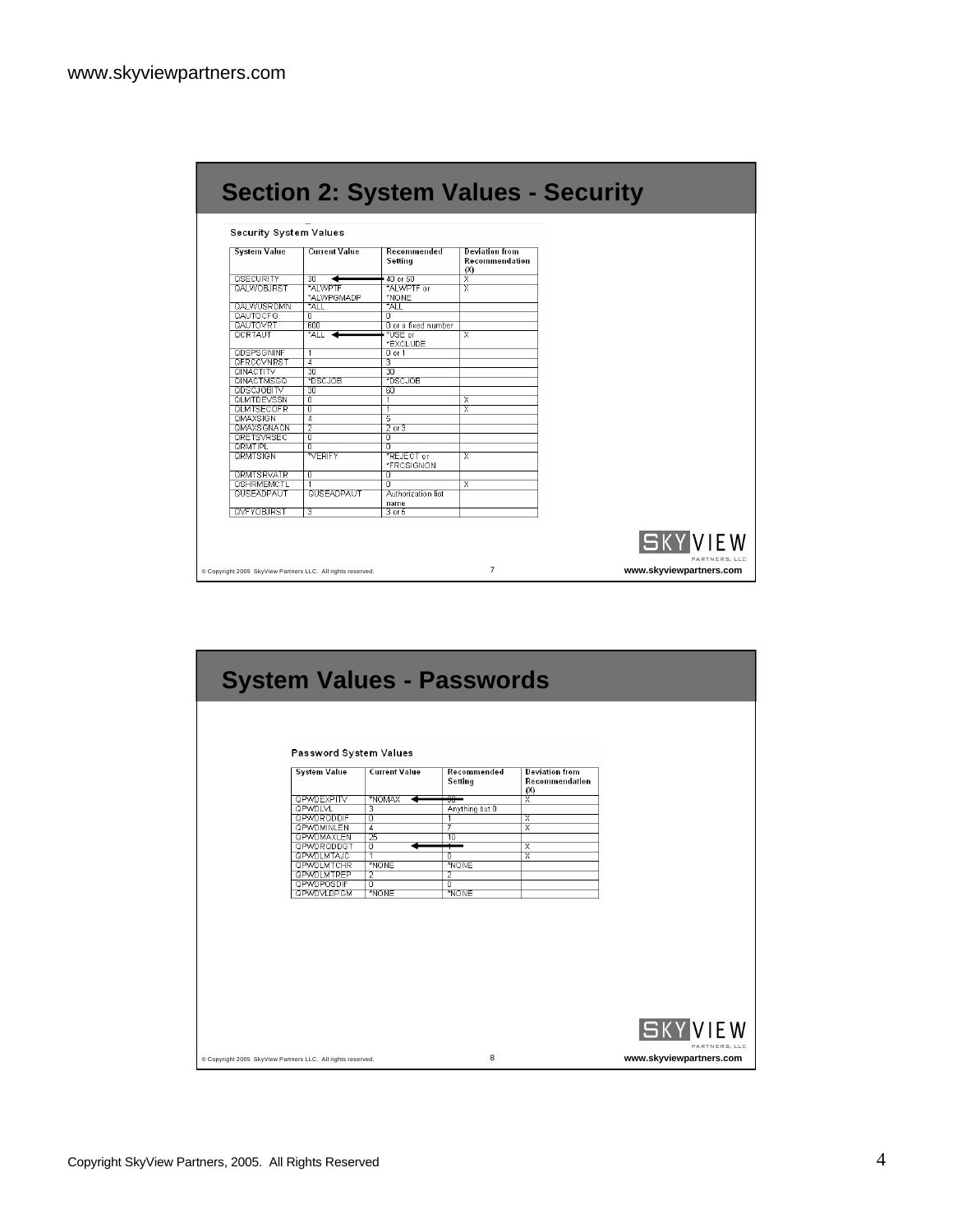| <b>System Value</b> | <b>Current Value</b>             | Recommended<br>Setting           | <b>Deviation from</b><br>Recommendation |                                                   |
|---------------------|----------------------------------|----------------------------------|-----------------------------------------|---------------------------------------------------|
| QAUDCTL             | *AUDLVL<br>*OBJAUD               | *AUDLVL<br>*OBJAUD               | (X)                                     |                                                   |
|                     | *NOQTEMP                         | *NOQTEMP                         |                                         |                                                   |
| <b>GAUDLVL</b>      | *SECURITY<br>*CREATE<br>*AUTFAIL | *AUTFAIL<br>*CREATE<br>*DELETE   | $\overline{\mathsf{x}}$                 |                                                   |
|                     | *SERVICE<br>*DELETE              | *SAVRST<br>*SECURITY<br>*SERVICE |                                         |                                                   |
| <b>QCRTOBJAUD</b>   | *NONE                            | *NONE                            |                                         |                                                   |
| QAUDERCLVL          | *SYS                             | *SYS"                            |                                         |                                                   |
| QAUDENDACN          | *NOTIFY                          | *NOTIFY                          |                                         |                                                   |
|                     |                                  |                                  |                                         |                                                   |
|                     |                                  |                                  |                                         | <b>VIEW</b>                                       |
|                     |                                  |                                  |                                         |                                                   |
|                     |                                  | 9                                |                                         | $S$ K<br>PARTNERS, LLC<br>www.skyviewpartners.com |

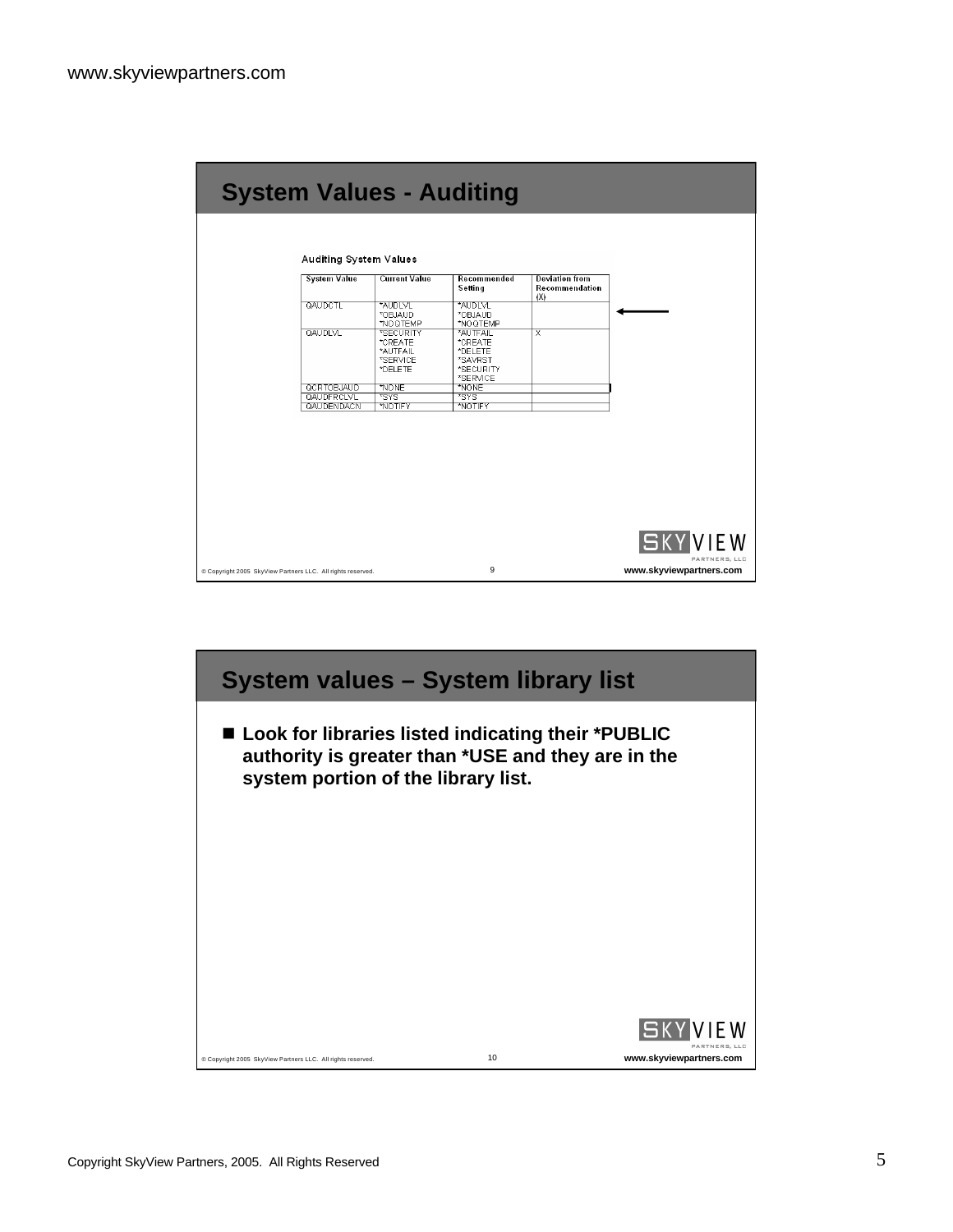|                                                                                                             | <b>Section 3: Users</b>                                                                                                                                                                                                                                                                        |                                                                 |                                                                                                                                                                                                                                                                                                    |                                          |
|-------------------------------------------------------------------------------------------------------------|------------------------------------------------------------------------------------------------------------------------------------------------------------------------------------------------------------------------------------------------------------------------------------------------|-----------------------------------------------------------------|----------------------------------------------------------------------------------------------------------------------------------------------------------------------------------------------------------------------------------------------------------------------------------------------------|------------------------------------------|
| <b>Altered IBM Profiles</b><br><b>User Profile</b><br>QPGMR<br><b>QSRV</b><br><b>OSRV</b><br><b>OSRVRAS</b> | Use of IBM-Supplied User Profiles<br>Altering IBM-supplied profiles can be dangerous.<br>This can be a dangerous practice depending on how these profiles are used.<br>QSRVBAS, QSYSOPR and QUSER IBM-supplied user profiles.<br><b>Authority</b><br>*ALLOBJ<br>*ALLOBJ<br>*SAVSYS<br>*ALLOR.L | Added or<br>Removed<br>Removed<br>Removed<br>Removed<br>Removed | Some IBM-supplied profiles have been altered to have more capability than their default setting.<br>Some IBM-supplied user profiles are shipped with special authorities. The table below indicates<br>what changes, if any, have been made to the special authorities granted to the QPGMR, QSRV, |                                          |
| <b>QSRVBAS</b><br><b>QSYSOPR</b><br><b>QSYSOPR</b><br>QUSER                                                 | *SAVSYS<br>*IOSYSCFG<br>*ALLOBJ<br>*ALLOBJ                                                                                                                                                                                                                                                     | Removed<br><b>Added</b><br>Removed<br>Removed                   |                                                                                                                                                                                                                                                                                                    | <b>ISKYVIEW</b>                          |
| Copyright 2005 SkyView Partners LLC. All rights reserved.                                                   |                                                                                                                                                                                                                                                                                                |                                                                 | 11                                                                                                                                                                                                                                                                                                 | PARTNERS, LLC<br>www.skyviewpartners.com |

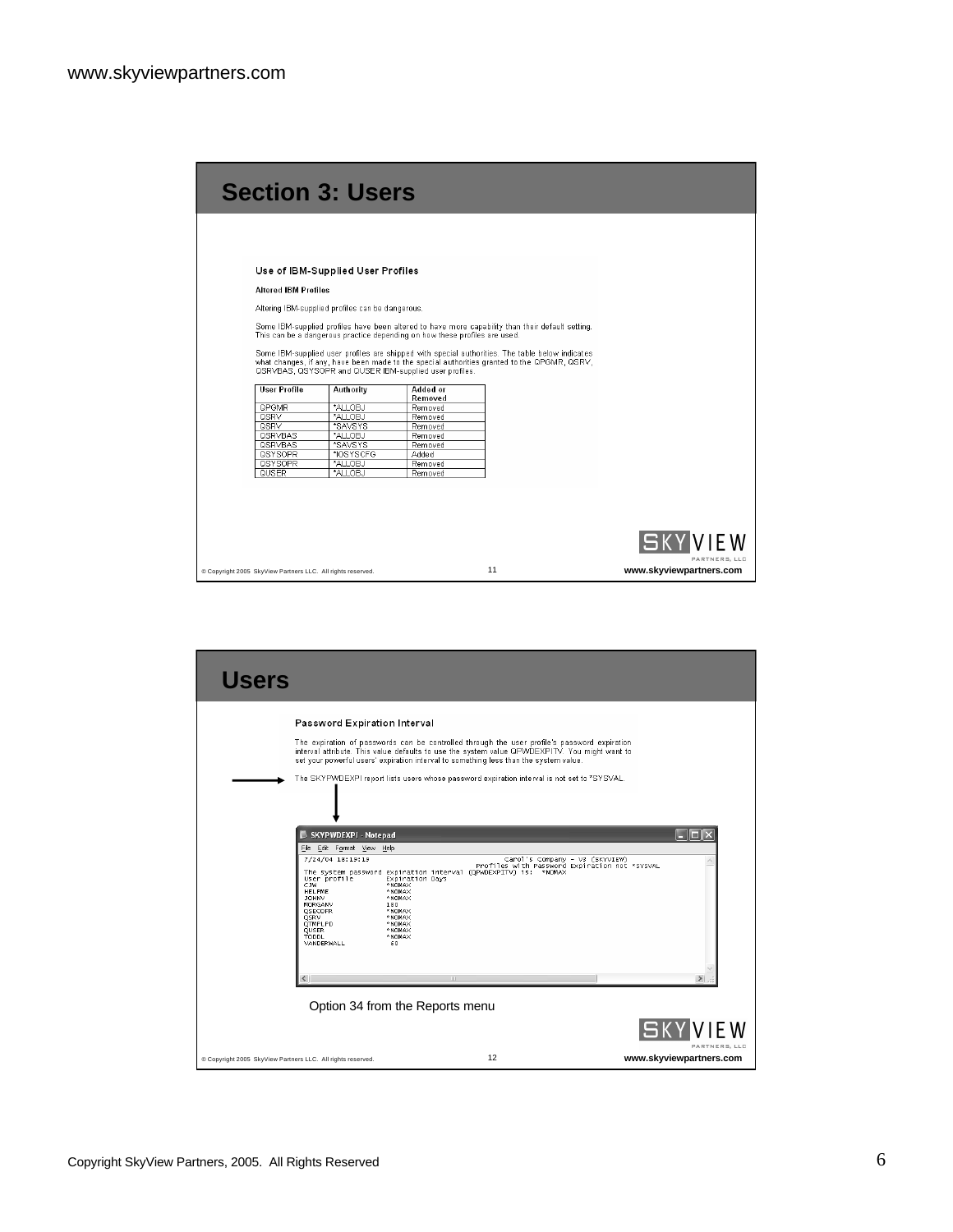

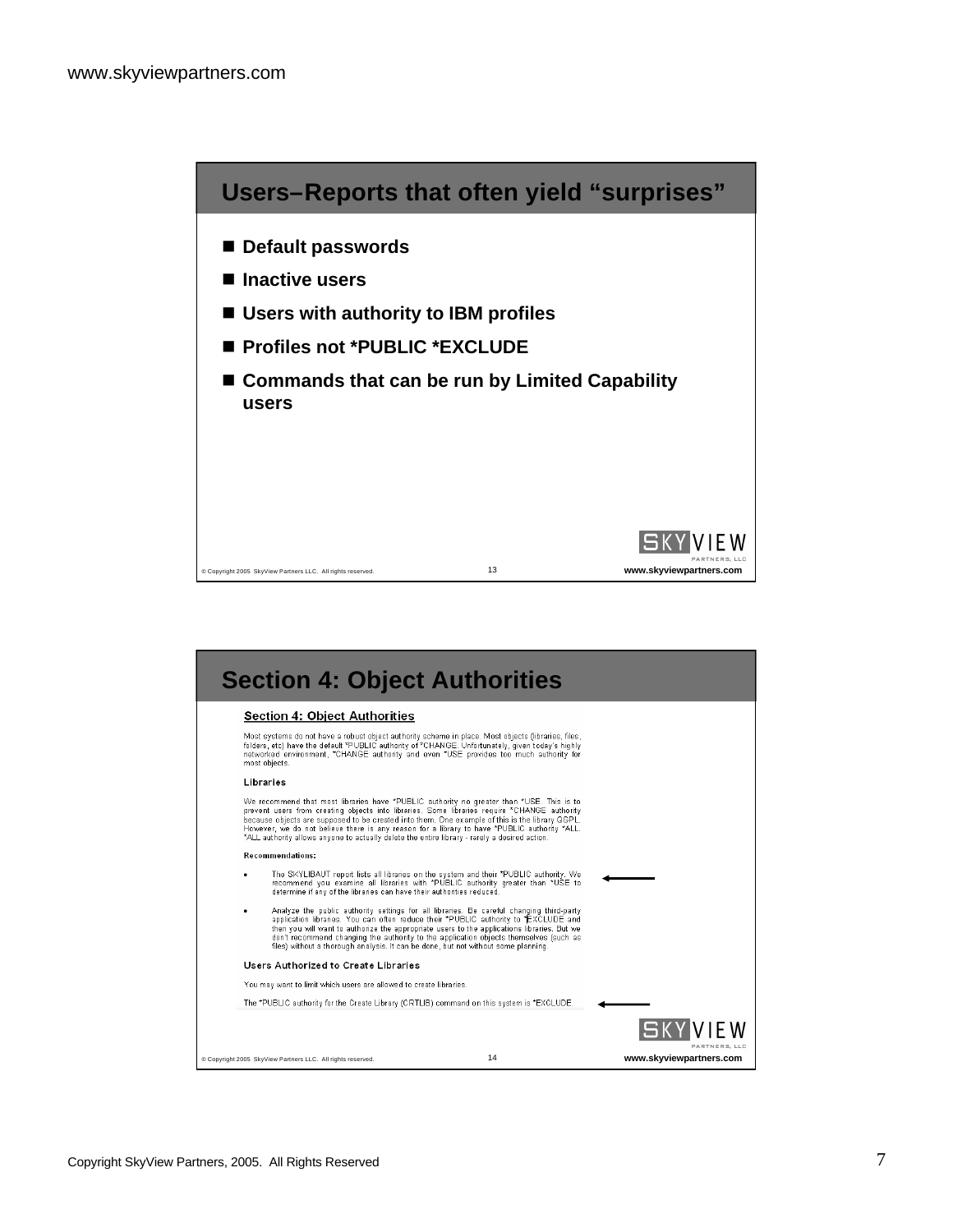|                                                                                                                                                         |                                                                                                                         |                                                                                                                                                             | <b>Object Authorities - SKYLIBAUT</b>                                                                                                                                                                                                    |                         |
|---------------------------------------------------------------------------------------------------------------------------------------------------------|-------------------------------------------------------------------------------------------------------------------------|-------------------------------------------------------------------------------------------------------------------------------------------------------------|------------------------------------------------------------------------------------------------------------------------------------------------------------------------------------------------------------------------------------------|-------------------------|
| <b>SKYLIBAUT - Notepad</b>                                                                                                                              |                                                                                                                         |                                                                                                                                                             |                                                                                                                                                                                                                                          |                         |
| File Edit Format View Help                                                                                                                              |                                                                                                                         |                                                                                                                                                             |                                                                                                                                                                                                                                          |                         |
| 7/24/04 18:19:26<br>Library<br>#LIBRARY<br>APPDEVSRC<br>AR_DATA                                                                                         | *PUBLIC<br>Authority<br>*EXCLUDE<br>*CHANGE<br>*EXCLUDE                                                                 | Create<br>Authority<br>*SYSVAL<br>*SYSVAL<br>*SYSVAL                                                                                                        | Carol's Company - V3 (SKYVIEW)<br>SkyView Risk Assessor<br>Library Authorities<br>The system create default public authority (QCRTAUT) is: *ALL<br>Text<br>Application development source library<br>Accounts Receivable Production Data | ۸                       |
| CJW<br>CJWTEMP<br>CJWTEMP2<br>DDILLING<br><b>IFSTOOL</b><br>OAFPLIB1<br>QBRM<br>QCAEXP<br>OCAP3<br>QCA400W<br>QCBLLE<br>QCBLLEP<br>QCCA<br>QCE3<br>OCLE | *USE<br>*USE<br>*USE<br>*ALL<br>*CHANGE<br>*USE<br>*USE<br>*USE<br>*USE<br>*USE<br>*USE<br>*USE<br>*USE<br>*USE<br>*USE | AUTL<br>*SYSVAL<br>*SYSVAL<br>*SYSVAL<br>*SYSVAL<br>*CHANGE<br>*USE<br>*CHANGE<br>*CHANGE<br>*CHANGE<br>*CHANGE<br>*CHANGE<br>*CHANGE<br>*CHANGE<br>*CHANGE |                                                                                                                                                                                                                                          |                         |
|                                                                                                                                                         |                                                                                                                         |                                                                                                                                                             |                                                                                                                                                                                                                                          | $\rightarrow$           |
|                                                                                                                                                         | Option 41 from the Reports menu                                                                                         |                                                                                                                                                             | Looks like an IBM report, but provides more                                                                                                                                                                                              |                         |
| • All libraries                                                                                                                                         |                                                                                                                         |                                                                                                                                                             |                                                                                                                                                                                                                                          |                         |
| $\bullet$ OCRTAUT                                                                                                                                       |                                                                                                                         |                                                                                                                                                             |                                                                                                                                                                                                                                          |                         |
|                                                                                                                                                         | • Create authority settings                                                                                             |                                                                                                                                                             |                                                                                                                                                                                                                                          | PARTNERS, LLC           |
| Copyright 2005 SkyView Partners LLC. All rights reserved.                                                                                               |                                                                                                                         |                                                                                                                                                             | 15                                                                                                                                                                                                                                       | www.skyviewpartners.com |

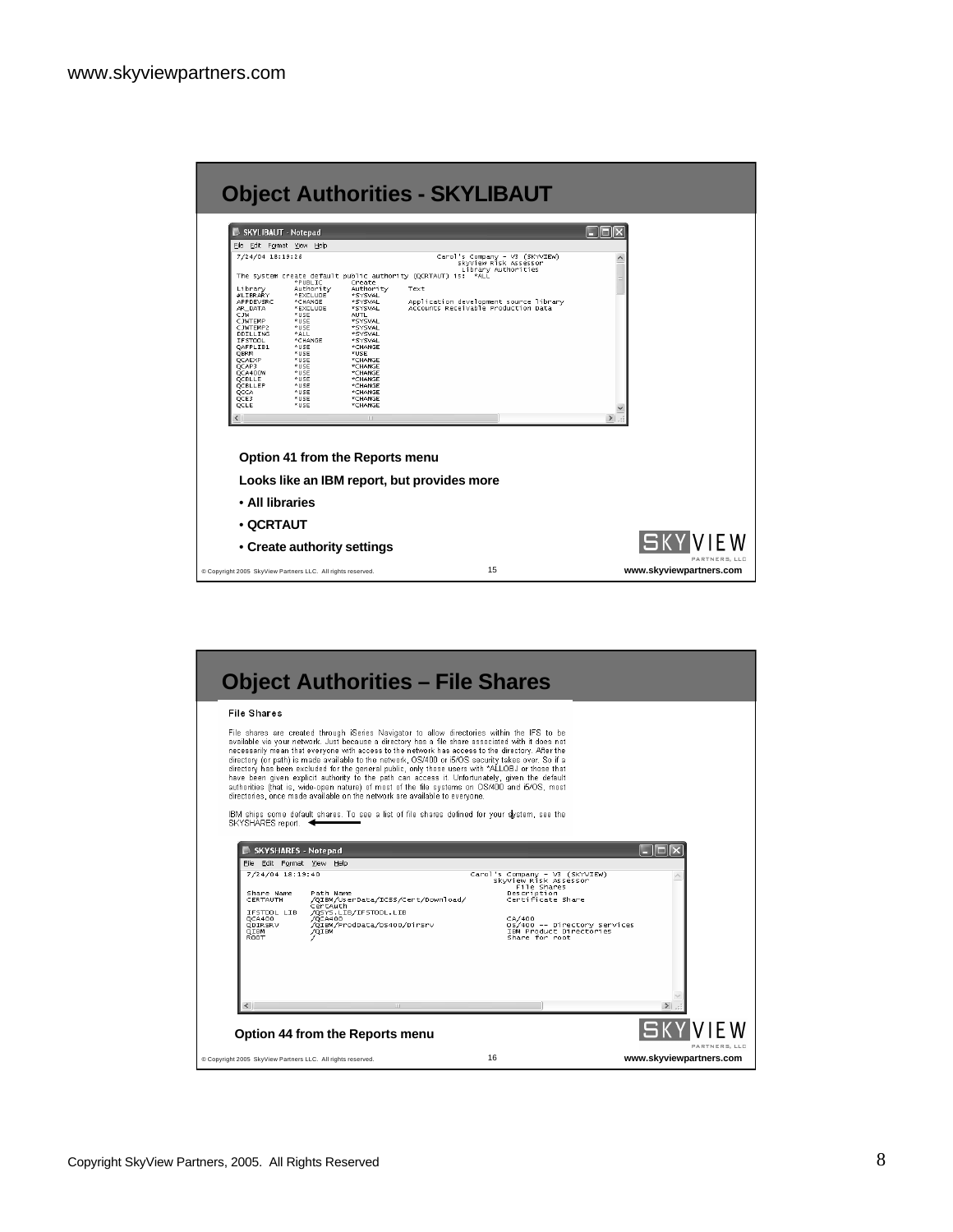

|                                                           | <b>Section 6: TCP/IP</b>   |                                                                                                                                                                                                                                                                                                                                                                                                                                                                                                 |                         |
|-----------------------------------------------------------|----------------------------|-------------------------------------------------------------------------------------------------------------------------------------------------------------------------------------------------------------------------------------------------------------------------------------------------------------------------------------------------------------------------------------------------------------------------------------------------------------------------------------------------|-------------------------|
|                                                           |                            |                                                                                                                                                                                                                                                                                                                                                                                                                                                                                                 |                         |
|                                                           | Section 6: TCP/IP Security |                                                                                                                                                                                                                                                                                                                                                                                                                                                                                                 |                         |
|                                                           |                            |                                                                                                                                                                                                                                                                                                                                                                                                                                                                                                 |                         |
| assessment.                                               |                            | TCP/IP provides interesting security challenges. You have some configuration options that help<br>manage the security aspects of each server. These are discussed below. Part of TCP/IP security<br>demands that you monitor the users having *IOSYSCFG special authority. (Configuring and<br>managing TCP/IP requires *IOSYSCFG.) *IOSYSCFG was discussed in the User section of this                                                                                                         |                         |
| <b>Auto-Start Values</b>                                  |                            |                                                                                                                                                                                                                                                                                                                                                                                                                                                                                                 |                         |
| (Change FTP Attributes).                                  |                            | The auto-start value determines which servers are started when the Start TCP/IP (STRTCP)<br>command runs. The table below lists the current setting for each server. Please review this table.<br>If you are not using the application, you should not have the server auto-start. If you don't want<br>one of these servers automatically being started, you can change the auto-start parameter using<br>the appropriate CHGxxxA command, where xxx is the server name. For example, CHGFTPA, |                         |
| <b>TCP/IP Server</b>                                      | <b>Auto-Start Value</b>    |                                                                                                                                                                                                                                                                                                                                                                                                                                                                                                 |                         |
| *SNMP                                                     | *YES                       |                                                                                                                                                                                                                                                                                                                                                                                                                                                                                                 |                         |
| *ROUTED                                                   | $\overline{N}$             |                                                                                                                                                                                                                                                                                                                                                                                                                                                                                                 |                         |
| *BOOTP<br>$*$ FTP                                         | *NO                        |                                                                                                                                                                                                                                                                                                                                                                                                                                                                                                 |                         |
| *DNS                                                      | *NO<br>*NO                 |                                                                                                                                                                                                                                                                                                                                                                                                                                                                                                 |                         |
|                                                           |                            |                                                                                                                                                                                                                                                                                                                                                                                                                                                                                                 |                         |
|                                                           |                            |                                                                                                                                                                                                                                                                                                                                                                                                                                                                                                 |                         |
|                                                           |                            |                                                                                                                                                                                                                                                                                                                                                                                                                                                                                                 |                         |
|                                                           |                            |                                                                                                                                                                                                                                                                                                                                                                                                                                                                                                 |                         |
|                                                           |                            |                                                                                                                                                                                                                                                                                                                                                                                                                                                                                                 | ISKYI                   |
|                                                           |                            | 18                                                                                                                                                                                                                                                                                                                                                                                                                                                                                              | PARTNERS, LLC           |
| Copyright 2005 SkyView Partners LLC. All rights reserved. |                            |                                                                                                                                                                                                                                                                                                                                                                                                                                                                                                 | www.skyviewpartners.com |